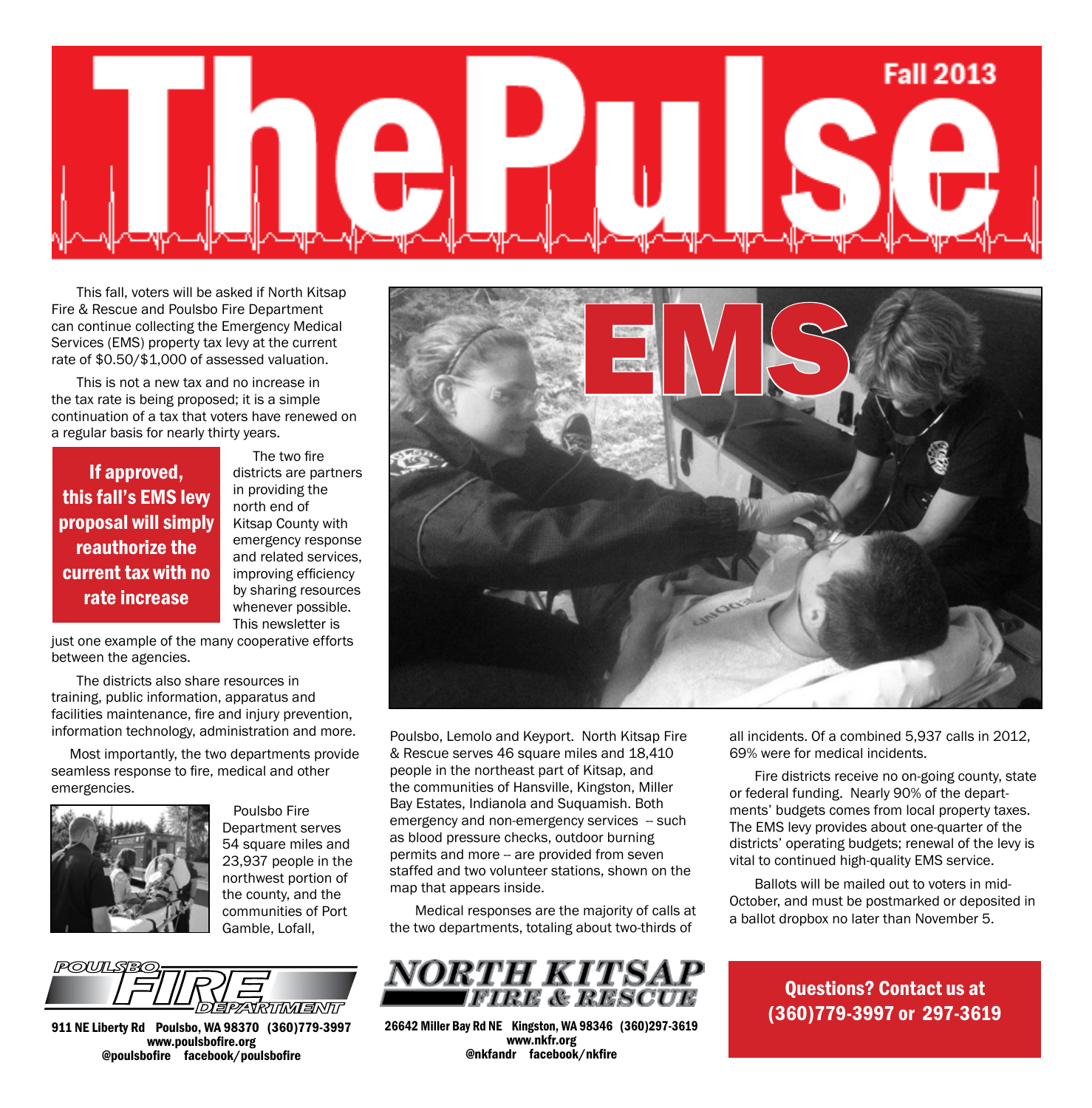# Local Kids Join Chain of Survival to Save Dad

A 53 year-old man is alive today because the links in the chain of survival included well-trained and equipped people – some of whom were his own family members – who came together to give

him his best chance. A recent study of data submitted to a national registry shows that this kind of success is more common in Kitsap County than in other areas of the United States.

The term "chain of survival" describes the collection of links that, when strong, provide victims of cardiac arrest with best odds for complete recovery. It starts with an early call to 911 to get responders on the way. Next is CPR to keep blood circulating, and an automated external defibrillator (AED) to

shock the heart out of its lethal rhythm. Paramedics are the next link, ensuring that the patient has a good airway and delivering stabilizing drugs while transporting the patient to a hospital. The final link is hospital care where patients receive definitive treatment to correct the problem that caused the arrest.



On a sunny Sunday afternoon in late April, a teenage daughter found her father unconscious and not breathing. She screamed for help, sparking several 911 calls. The man's step-son came running,

Tell the 911 center right away where you are: "I'm in Kitsap County and I need an ambulance."

and joined his sister at their dad's side. The daughter knew what to do; just two weeks before, she had been practicing CPR in her 9th grade health class. Her brother had received CPR training three years ago through the school's athletic training program. Together, the pair provided life-saving breaths and chest compressions.

Because the efforts to reach 911 were made from cell phones at a location near the water, the calls were received by towers in other counties

causing as much as a five minute delay before being transfered to the local dispatch center. From there, crews from the closest fire station were dispatched. The first firefighter/EMTs arrived and, noting the high quality of the CPR provided by the siblings, asked them to continue while the team readied their equipment. The crew delivered two AED

shocks to the patient and was administering a third as the paramedic unit arrived. Shortly after, the crew found that the man's pulse had returned. Within minutes, his airway was secured with a breathing tube, he was loaded into the paramedic unit and was enroute to Bremerton's Harrison Medical Center. Just over an hour after he was discovered in cardiac arrest, the man was receiving lifesaving treatment from physicians

and other skilled team members at Harrison's top-notch cardiac care facility.

 He suffered no long-term deficits and walked out of the hospital just ten days after the event.

The study documenting Kitsap County's success examined data on patients who go into cardiac arrest. Cardiac arrest is defined as absence of breathing and pulse.

Without intervention, the condition always results in death. Data on these patients is submitted to the Cardiac Arrest Registry to Enhance Survival (or, "CARES" Registry). Kitsap County eclipsed both the state and the nation in resuscitation rates for 2011, with local overall survival at almost 17% compared to the state's record of 15.1% and the nation's 7.7%. The 2012 statistics are even more impressive for patients whose collapse was witnessed, received bystander CPR and early defibrillation. In these cases, Kitsap County survival rates were 41%



compared to 38.6% in the rest of Washington State and 31.7% across the nation.

Local experts in emergency medical services (EMS) cite several factors in these success rates, such

as coordinated efforts to promote CPR training, public access defibrillation, 911 call-receivers coaching callers in CPR, well-trained emergency medical personnel with cutting-edge knowledge and equipment, and the state-of-the-art cardiac care facilities and personnel of Harrison Medical Center.

 Officials point to several important lessons from this survival story:

#### State where you are when reporting an emergency

– especially when using a cellular phone. It is

common for cell signals to hit towers in nearby counties. Avoid time-consuming confusion by starting your 911 call with the name of the county and a general description of the type of emergency you're reporting i.e., "I'm in Kitsap County and I need an ambulance."

Learn CPR. Contact your local fire department or the American Red Cross to get class schedules.

Get close to an AED. Many schools, athletic clubs, casinos and other places where people congregate have automated external defibrillators. Every fire engine and ambulance in Kitsap County is equipped with a defibrillator.

Kitsap County's EMS System is very good because every link – including the 911 center, bystander CPR providers, emergency responders and Harrison Medical Center -- is strong.

Kitsap County's EMS system is very good because all of the elements are strong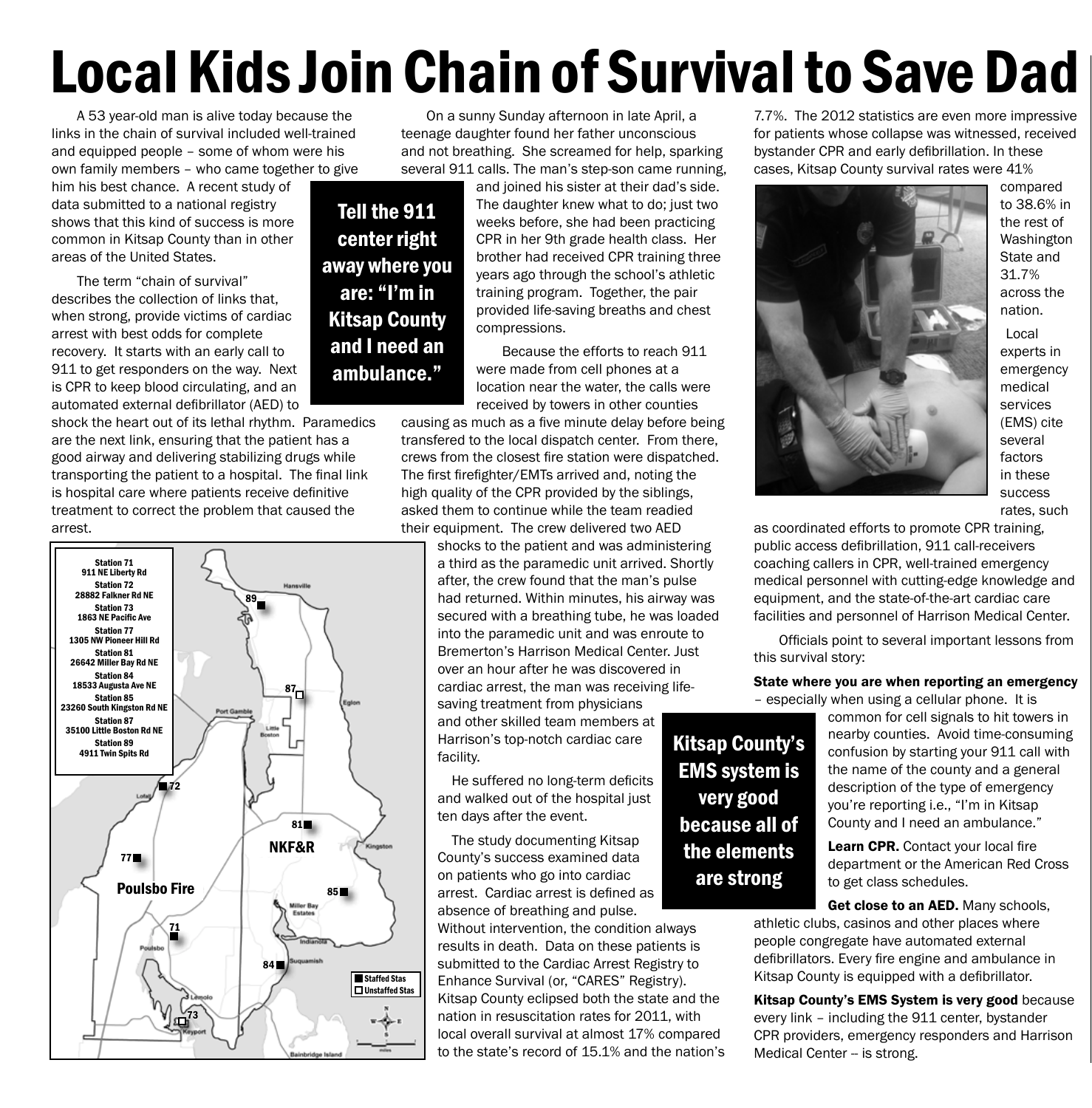

EMS FAQS

We'd like to take this opportunity to share with you the answers to questions most frequently asked about emergency medical services (EMS).

What's the fastest way to get help? Although we welcome visitors, we discourage coming to the fire station to report emergencies. Citizens may experience unnecessary delays if crews are out of the station or otherwise unavailable. The 911

system provides the fastest response by automatically dispatching the closest appropriate unit. It is also risky to the patient and others to drive when seriously injured or ill. Better to call 911, and leave the driving to us.

Why do fire engines respond to medical calls? It's important to note that all of our firefighters are medically-trained, and all of our engines carry essential equipment such as defibrillators and oxygen. We send engines to aid calls for several reasons: It is vital to get the closest available unit to the incident as quickly as possible. Often times, that unit may be a fire engine. Occasionally, engines may respond to provide additional hands to help. Our ambulances generally carry a crew of two -- an EMT and a paramedic, or two EMTs. Critical incidents -- such as cardiac arrests, unconscious patients, many heart attacks, some strokes, uncontrolled bleeding, childbirth, etc -- may require more personnel than are provided with a single ambulance.

What does the EMS levy pay for? Revenue from the EMS levy helps pay for the costs associated with first response to medical incidents. There is never a bill for a medical response. But the levy doesn't provide enough to fund the additional costs associated with ambulance transports. To provide transport services, we must purchase and maintain ambulances as well as stock and staff them. Although billing revenue doesn't cover all of these additional expenses, we can recover some of the costs by billing patients' health insurers. Many fire departments don't provide any ambulance transport at all and avoid the cost of operating ambulances by providing first response to medical incidents from fire engines. In those areas, for-profit ambulance companies provide transport services at rates much higher than ours. Furthermore, private companies' collection policies are far more severe. We work with patients to ensure that our efforts at costrecovery don't cause anyone financial hardship.

What's the difference between an EMT and a paramedic? Both are emergency medical technicians, but those who are called "EMT" have undergone about 120 hours of initial training to earn the EMT-B (Basic) certification. Paramedics hold the EMT-P (Paramedic) certification after completing at least 1,200 hours of initial training. All of our career

firefighters are trained to at least the EMT-B level, and can operate automated external defibrillators as well as administer a limited number of medications. Paramedics are trained to use sophisticated heart monitors and manual defibrillators. Medics can also intubate to secure a patient's airway, start intravenous lines and administer a wide range of life-saving medications.

About 35% of all ambulance transports require the advanced skills of a paramedic while the remainder can go to the hospital with an EMT-B.



## Signs and Symptoms of Heart Attack and Stroke

According to the American Heart Association, heart and blood vessel disease are our nation's number one killer.

### See the **Emergency** Medical Information Card on reverse

Some heart attacks are sudden and intense, while some start slowly. Here are some of the signs that can mean a heart attack is underway:

**Chest discomfort -- Pressure,** squeezing, fullness, or pain in the center of chest that lasts more than a few minutes, or comes and goes.

Discomfort in other areas of the upper body -- Pain or discomfort in one or both arms, the back, the neck the jaw or the stomach.

#### Shortness of breath

Other signs -- Cold sweats, nausea or lightheadedness.

Learn the signs and symptoms of stroke, and get help even if the symptoms go away:

Face drooping - One side of the face droops or is numb. The person's smile is uneven.

Arm weakness -- One arm is weak or numb. When the person raises both arms, one drifts downward.

**Speech difficulty --** Speech may be slurred. The person may be unable to speak or hard to understand. Ask the person to repeat a simple sentence, and see if it's repeated correctly.

**Other signs --** Sudden numbness or weakness of the leg; sudden trouble seeing in one or both eyes; sudden trouble walking, dizziness, loss of balance or coordination; sudden severe headache with no known cause.

## If you suspect heart attack or stroke, call 911 immediately